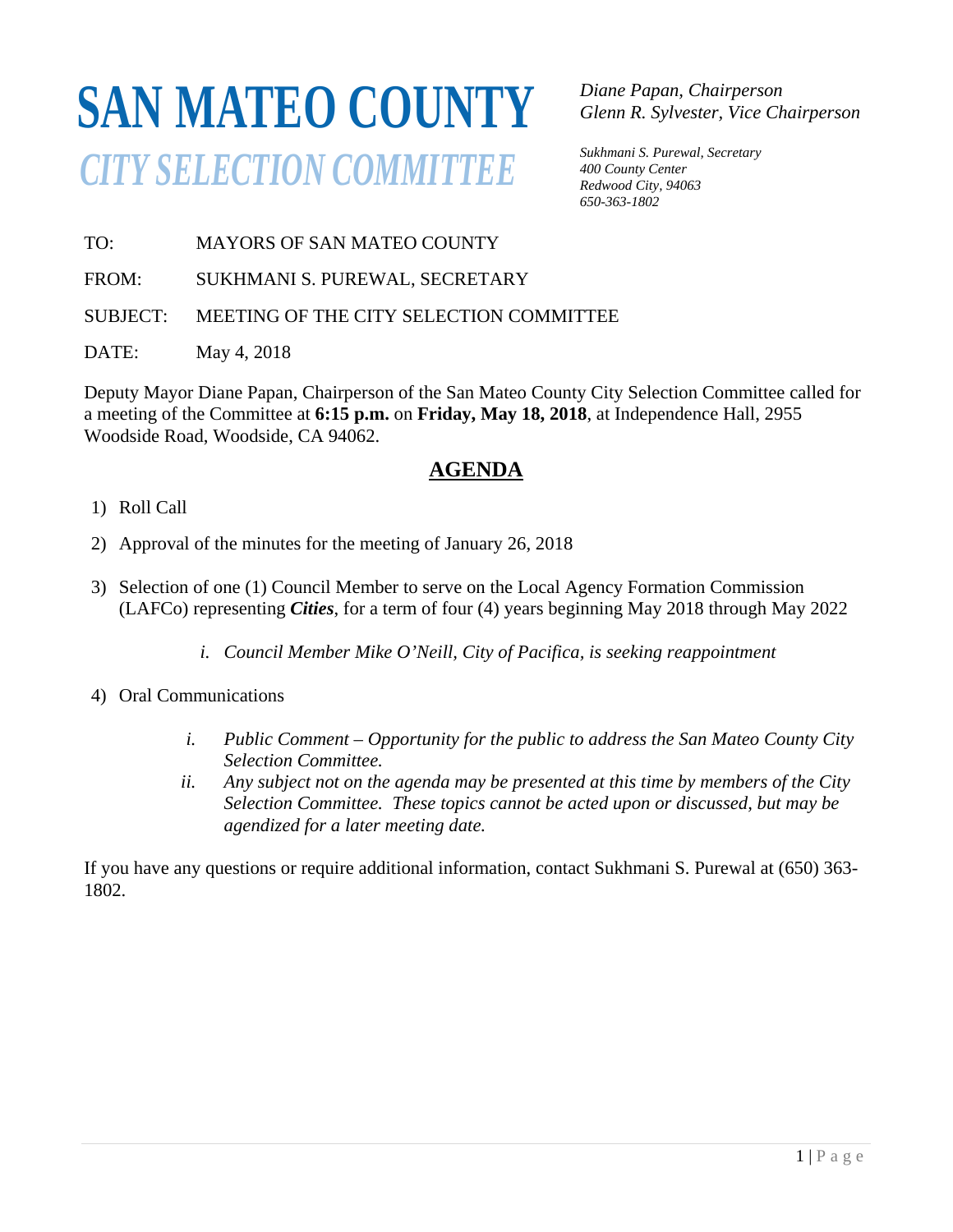# **SAN MATEO COUNTY** *CITY SELECTION COMMITTEE*

*Diane Papan, Chairperson Glenn R. Sylvester, Vice Chairperson* 

*Sukhmani S. Purewal, Secretary 400 County Center Redwood City, 94063 650-363-1802*

TO: MAYORS OF SAN MATEO COUNTY

FROM: SUKHMANI S. PUREWAL, SECRETARY

SUBJECT: MEETING OF THE CITY SELECTION COMMITTEE

DATE: MAY 4, 2018

## **DRAFT MINUTES**

Deputy Mayor Diane Papan, Chairperson of the San Mateo County City Selection Committee called for a meeting of the Committee at **6:15 p.m.** on **Friday, January 26, 2018**, at Angelica's Restaurant, 836 Main Street, Redwood City, CA 94063.

1) Roll Call – The meeting was called to order at 6:15 p.m. The following cities/towns were present: Atherton, Brisbane, Burlingame, Colma, Daly City, East Palo Alto, Hillsborough, Redwood City, San Bruno, San Carlos, San Mateo, South San Francisco, and Woodside.

Absent: Belmont, Foster City, Half Moon Bay, Menlo Park, Millbrae, Pacifica, and Portola Valley.

2) Approval of the minutes for the meeting of December 15, 2017

**Motion:** Brisbane **Second:** San Bruno **Ayes:** Atherton, Brisbane, Burlingame, Colma, Daly City, East Palo Alto, Hillsborough, Redwood City, San Bruno, San Carlos, San Mateo, South San Francisco, and Woodside. **Noes:** None **Absent:** Belmont, Foster City, Half Moon Bay, Menlo Park, Millbrae, Pacifica, and Portola Valley.

3) Acting on the behalf of the Council of Cities, Selection of one (1) Council Member to serve on the 2018 Charter Review Committee representing *Council of Cities* for an approximate term of 6 months beginning January, 2018 to review the San Mateo County Charter and make recommendations for amendment or revision to the Board of Supervisors

## **Nomination was accepted from the floor by Chair Diane Papan for Council Member Janet Borgens, Redwood City.**

**Motion to appoint Council Member Janet Borgens:** Daly City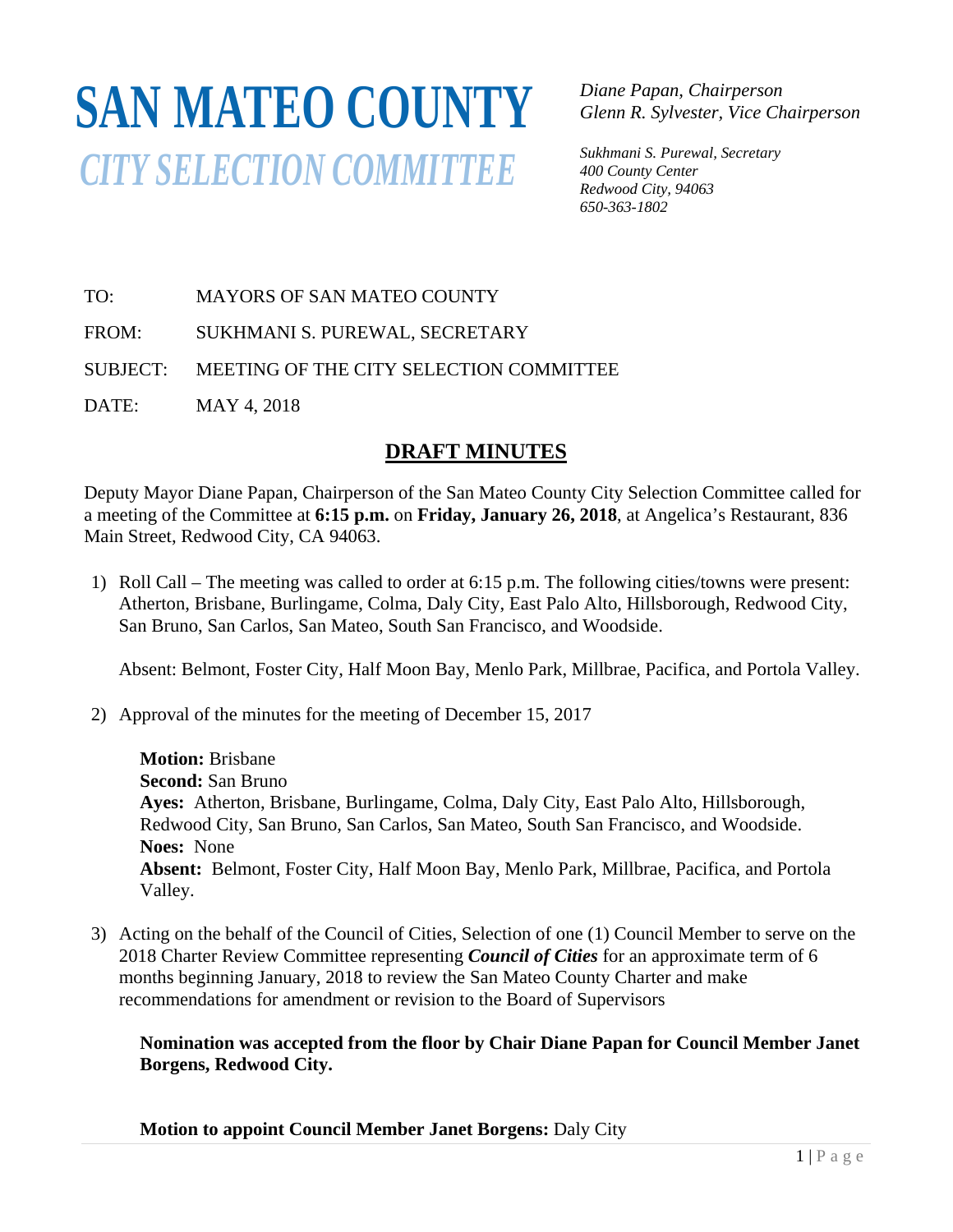**Second:** Hillsborough

**Ayes:** Atherton, Brisbane, Burlingame, Colma, Daly City, East Palo Alto, Hillsborough, Redwood City, San Bruno, San Carlos, San Mateo, South San Francisco, and Woodside. **Noes:** None

**Absent:** Belmont, Foster City, Half Moon Bay, Menlo Park, Millbrae, Pacifica, and Portola Valley.

- 4) Selection of one (1) Council Member to serve as board member and one (1) Council Member to serve as an Alternate on the newly established San Mateo County Consolidated Oversight Board, which will replace all the existing oversight boards for successor agencies to redevelopment agencies in the County of San Mateo
	- *i. Council Member Mark Addiego, City of South San Francisco, is seeking appointment*

#### **Motion to appoint Council Member Mark Addiego as a Board Member:** Brisbane **Second:** Burlingame

**Ayes:** Atherton, Brisbane, Burlingame, Colma, Daly City, East Palo Alto, Hillsborough, Redwood City, San Bruno, San Carlos, San Mateo, South San Francisco, and Woodside. **Noes:** None

**Absent:** Belmont, Foster City, Half Moon Bay, Menlo Park, Millbrae, Pacifica, and Portola Valley.

### **Nomination for the Alternate position was accepted from the floor by Chair Diane Papan for Mayor Juslyn Manalo, Daly City.**

## **Motion to appoint Mayor Juslyn Manalo as an Alternate:** Burlingame **Second:** San Bruno **Ayes:** Atherton, Brisbane, Burlingame, Colma, Daly City, East Palo Alto, Hillsborough, Redwood City, San Bruno, San Carlos, San Mateo, South San Francisco, and Woodside. **Noes:** None

**Absent:** Belmont, Foster City, Half Moon Bay, Menlo Park, Millbrae, Pacifica, and Portola Valley.

- 5) Selection of three (3) Council Members to serve on the Housing Endowment and Regional Trust (HEART) Board representing *Cities (All cities are eligible)* for a term of three (3) years beginning March 1, 2018 through February 28, 2021
	- *i. Mayor Rick Bonilla, City of San Mateo, is seeking reappointment*
	- *ii. Mayor Doug Kim, City of Belmont, is seeking reappointment*
	- *iii. Council Member Ron Collins, City of San Carlos, is seeking reappointment*

## **Motion to reappoint Mayor Rick Bonilla, Mayor Doug Kim, and Council Member Ron Collins:** Burlingame

**Second:** Daly City

**Ayes:** Atherton, Brisbane, Burlingame, Colma, Daly City, East Palo Alto, Hillsborough, Redwood City, San Bruno, San Carlos, San Mateo, South San Francisco, and Woodside. **Noes:** None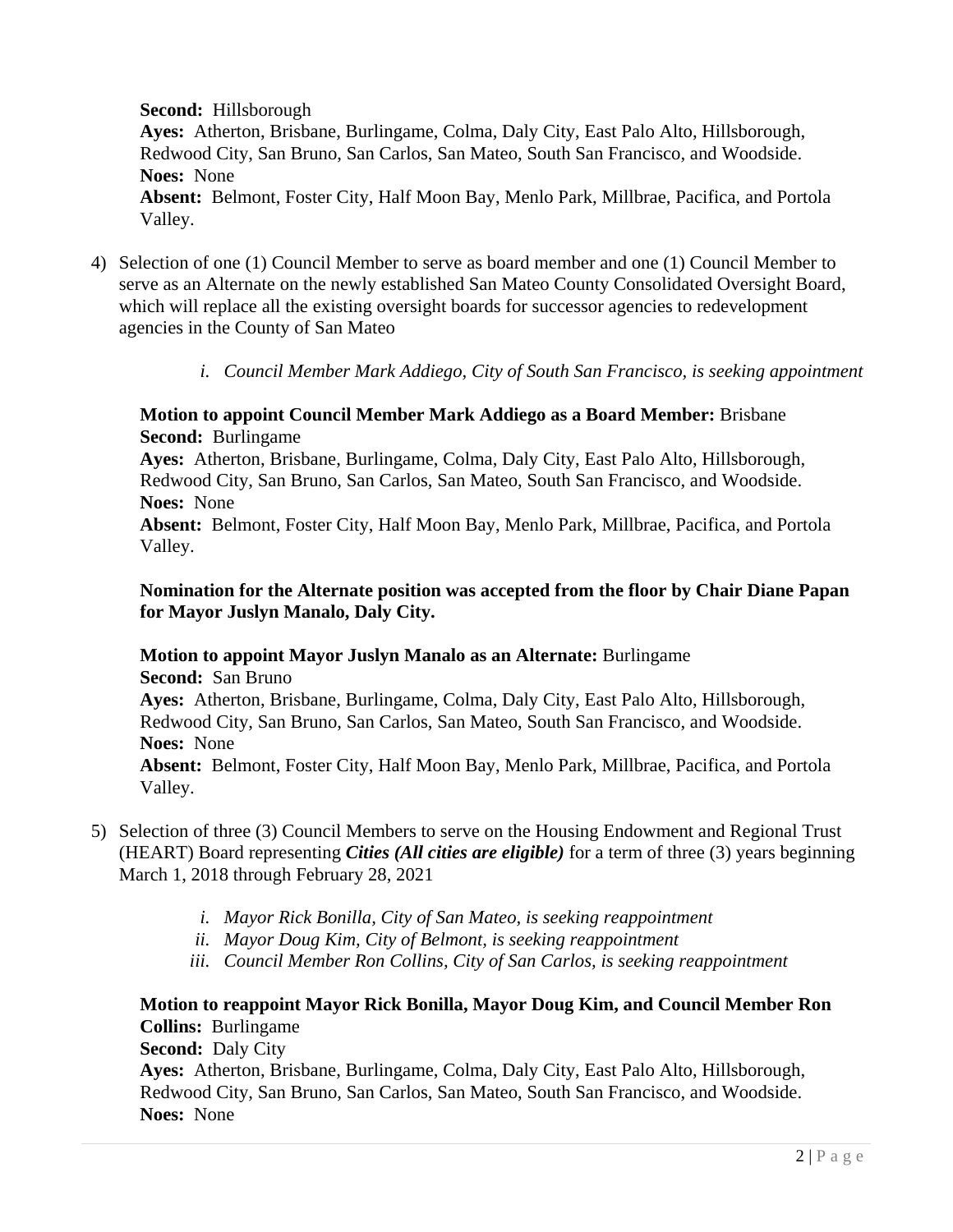**Absent:** Belmont, Foster City, Half Moon Bay, Menlo Park, Millbrae, Pacifica, and Portola Valley.

- 6) Selection of one (1) Council Member to serve on the Housing Endowment and Regional Trust (HEART) Board representing *Cities (All cities are eligible)* until the end of former San Bruno Council Member Ken Ibarra's term (February 28, 2019)
	- *i. Council Member Glenn R. Sylvester, City of Daly City, is seeking appointment*

**Motion to appoint Council Member Glenn R. Sylvester:** Brisbane **Second:** San Bruno **Ayes:** Atherton, Brisbane, Burlingame, Colma, Daly City, East Palo Alto, Hillsborough, Redwood City, San Bruno, San Carlos, San Mateo, South San Francisco, and Woodside. **Noes:** None **Absent:** Belmont, Foster City, Half Moon Bay, Menlo Park, Millbrae, Pacifica, and Portola Valley.

7) Oral Communications

#### **None**

#### **The meeting was adjourned at 6:18 p.m.**